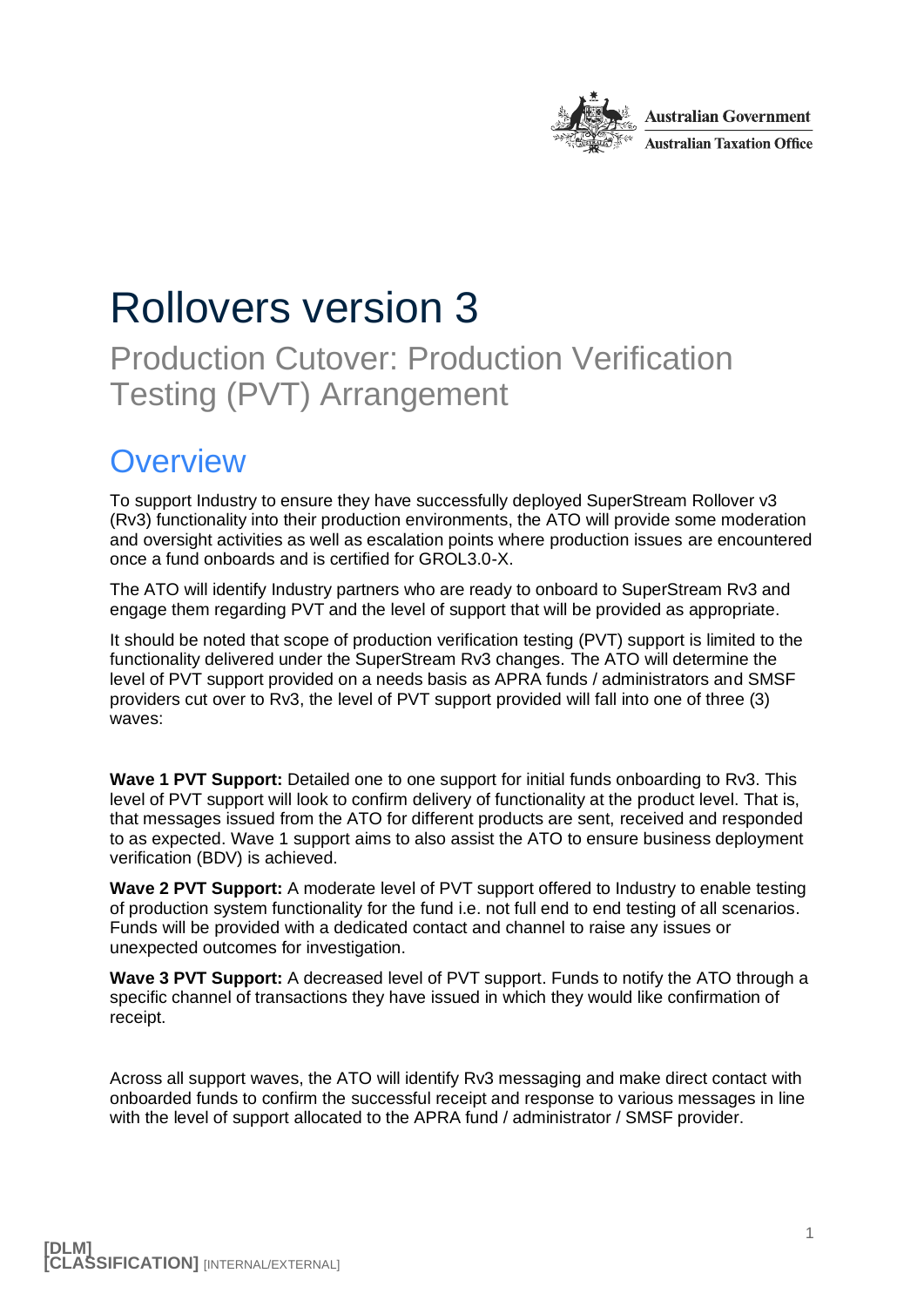## Key Points

- 1. Production verification testing is not mandatory
- 2. Funds, administrators, SMSF service providers may not be impacted by all 7 products below
- 3. Funds, administrators, SMSF service providers undertaking production verification testing will only fall in to one of the wave categories
- 4. Production verification testing is not expected to extend beyond October 2021

## High level test scenario checklist

Please note confirmation of the content of messaging received is limited to Wave 1 PVT Support. Typically, should a malformed message be sent / received it is expected that existing rules across Gateways and Software will identify the issue and respond accordingly.

#### 1. Release Authorities (RA) – ATO to APRA | ATO to SMSF fund

- 1.1 Release Authority
- 1.2 Release Authority Error Response (RAER)
- 1.3 Release Authority Statement (RAS)
- 1.4 Release Authority Statement Outcome Response (RASOR)

Associated RA product types:

- First Home Super Saver (FHSS) Scheme
- Division 293 Deferred (DivDef) Debt
- Division 293 Due and Payable (Div293)
- Excess Concessional Contributions (ECC)
- Excess Non-concessional Contributions (ENCC)
- Excess Non-concessional Contributions Tax (ENCCT)

| Wave | <b>PVT Support Overview</b>                                                                                                                                                                                                                                                                                                        | <b>Escalation Point</b>                                                                                                        |
|------|------------------------------------------------------------------------------------------------------------------------------------------------------------------------------------------------------------------------------------------------------------------------------------------------------------------------------------|--------------------------------------------------------------------------------------------------------------------------------|
|      | At an individual message level, for each RA<br>product type confirm:<br>At least one (1) RA was successfully<br>sent (by ATO) and received (by Fund).<br>At least one (1) RAER was issued (by<br>Fund) and received (by ATO) as<br>expected.<br>At least one (1) RAS was issued (by<br>Fund) and received (by ATO) as<br>expected. | Email your dedicated Wave 1 PVT<br>representative (to be provided once<br>onboarded) and cc<br>SuperStreamStandards@ato.gov.au |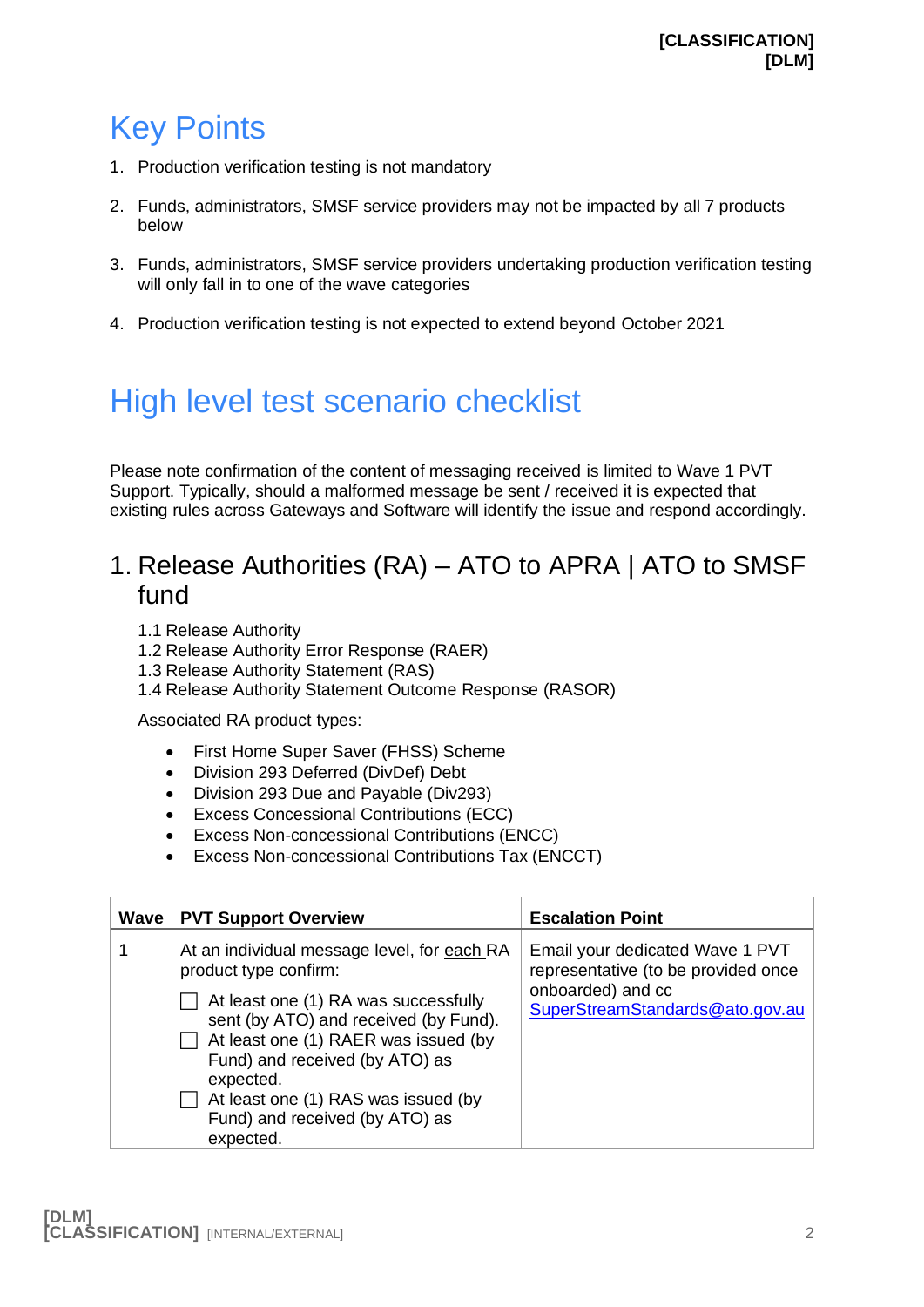|                | At least one (1) RASOR was issued (by<br>ATO) and received (by Fund) as<br>expected within expected timeframe.                                                                                                                                                                                                                                                                                                                                                                                                                                      |                                          |
|----------------|-----------------------------------------------------------------------------------------------------------------------------------------------------------------------------------------------------------------------------------------------------------------------------------------------------------------------------------------------------------------------------------------------------------------------------------------------------------------------------------------------------------------------------------------------------|------------------------------------------|
| $\overline{2}$ | At an aggregated level for an agreed period<br>i.e. day or week,                                                                                                                                                                                                                                                                                                                                                                                                                                                                                    | Email<br>SuperStreamStandards@ato.gov.au |
|                | ATO to advise Fund that 'x' number of<br>RAs were issued, and<br>Fund to confirm 'x' RAs were received<br>and:<br>'X' were responded to with an<br>$\circ$<br>RAER without encountering an<br>issue.<br>'X' were responded to with a<br>$\circ$<br>RAS without encountering an<br>issue.<br>'X' received a RASOR from the<br>$\circ$<br>ATO without encountering an<br>issue.<br>ATO to confirm<br>'X' RAER were received from<br>$\Omega$<br>Fund.<br>'X' RAS were received from<br>$\Omega$<br>Fund.<br>'X' RASOR were issued to Fund.<br>$\circ$ |                                          |
| 3              | At a point in time, once off confirmation:<br>Fund to advise ATO that 'x' number of<br>RAS' were sent, and<br>ATO to confirm 'x' RAS' were received.                                                                                                                                                                                                                                                                                                                                                                                                | Email<br>SuperStreamStandards@ato.gov.au |

#### 2. Electronic Portability Form (EPF)

- 2.1 EPF
- 2.2 EPF received

Test scenario variations:

- APRA (transferring fund), APRA (receiving fund)
- APRA (transferring fund), SMSF (receiving fund)
- SMSF (transferring fund), APRA (receiving fund)
- SMSF (transferring fund), SMSF (receiving fund)

| Wave   PVT Support Overview                                                                                                                           | <b>Escalation Point</b>                                                                                                        |
|-------------------------------------------------------------------------------------------------------------------------------------------------------|--------------------------------------------------------------------------------------------------------------------------------|
| At an individual message level, for each<br>test scenario variation:<br>ATO to advise Fund of EPF sent<br>Fund to confirm EPF received as<br>expected | Email your dedicated Wave 1 PVT<br>representative (to be provided once<br>onboarded) and cc<br>SuperStreamStandards@ato.gov.au |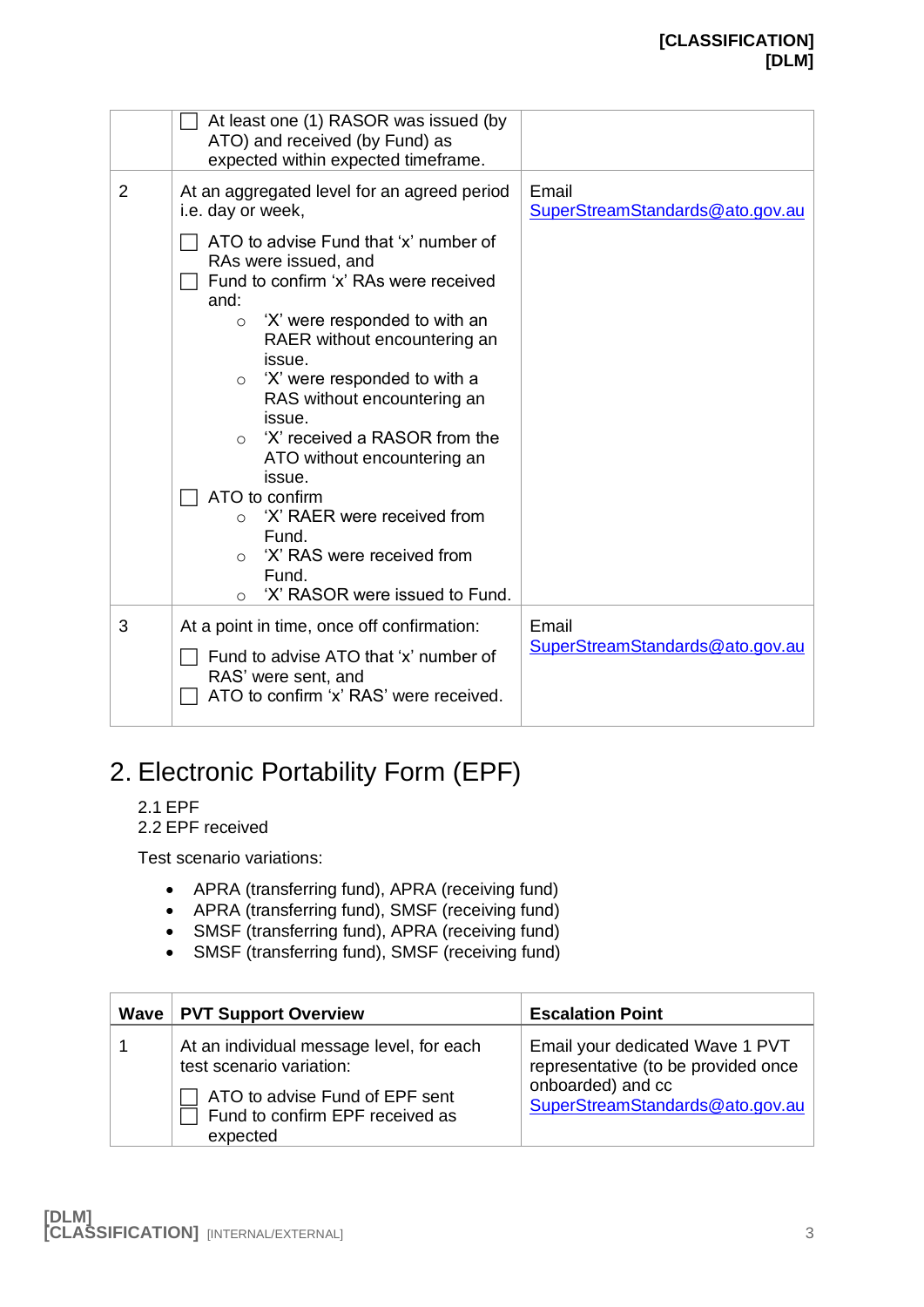| 2 | At an aggregated level:<br>ATO to advise Fund 'x' EPF sent.<br>Fund to confirm 'x' EPF received.                   | Email<br>SuperStreamStandards@ato.gov.au |
|---|--------------------------------------------------------------------------------------------------------------------|------------------------------------------|
| 3 | At a point in time, once off confirmation:<br>Fund to advise ATO 'x' EPF received.<br>ATO to confirm 'x' EPF sent. | Email<br>SuperStreamStandards@ato.gov.au |

#### 3. Unclaimed Superannuation Monies (USM) – ATO to APRA fund

- 3.1 Unclaimed Superannuation Monies (USM)
- 3.2 Unclaimed Superannuation Monies Outcome Response (USMOR)

| Wave           | <b>PVT Support Overview</b>                                                                      | <b>Escalation Point</b>                  |
|----------------|--------------------------------------------------------------------------------------------------|------------------------------------------|
|                | At an aggregated level:<br>ATO to advise Fund 'x' USM sent.<br>Fund to confirm 'x' USM received. | Email<br>SuperStreamStandards@ato.gov.au |
| $\overline{2}$ | No support, covered by wave 1                                                                    | Not applicable                           |
| 3              | No support, covered by wave 1                                                                    | Not applicable                           |

#### 4. Unclaimed Superannuation Monies (USM) – APRA fund to ATO

- 4.1 Unclaimed Superannuation Monies (USM)
- 4.2 Unclaimed Superannuation Monies Outcome Response (USMOR)

| Wave         | <b>PVT Support Overview</b>                                                                                       | <b>Escalation Point</b>                  |
|--------------|-------------------------------------------------------------------------------------------------------------------|------------------------------------------|
|              | At an aggregated level:<br>Fund to advise ATO 'x' USM sent<br>including code.<br>ATO to confirm 'x' USM received. | Email<br>SuperStreamStandards@ato.gov.au |
| $\mathbf{2}$ | No support, covered by wave 1                                                                                     | Not applicable                           |
| 3            | No support, covered by wave 1                                                                                     | Not applicable                           |

#### 5. Section 20C (S20C) - ATO to APRA USMOR ATO to APRA fund.

- 5.1 Section 20C (S20C)
- 5.2 Section 20C Error Response (S20CER)
- 5.3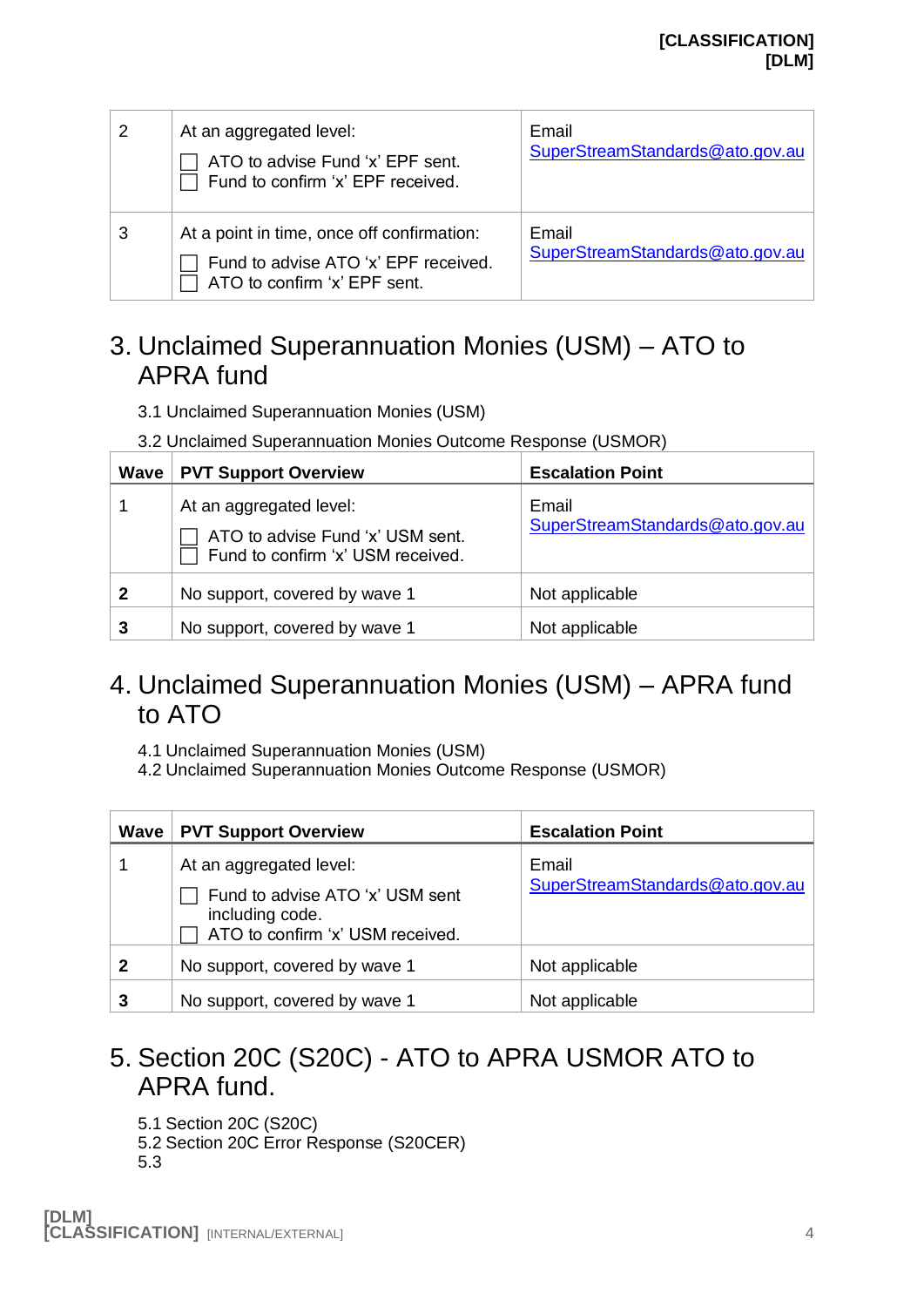| Wave | <b>PVT Support Overview</b>                                                                        | <b>Escalation Point</b>                  |
|------|----------------------------------------------------------------------------------------------------|------------------------------------------|
|      | At an aggregated level:<br>ATO to advise Fund 'x' S20C sent.<br>Fund to confirm 'x' S20C received. | Email<br>SuperStreamStandards@ato.gov.au |
| 2    | No support, covered by wave 1                                                                      | Not applicable                           |
| 3    | No support, covered by wave 1                                                                      | Not applicable                           |

#### 6. SMSF Verification Service

| Wave | <b>PVT Support Overview</b>                                                                                                         | <b>Escalation Point</b>                  |
|------|-------------------------------------------------------------------------------------------------------------------------------------|------------------------------------------|
|      | At an aggregated level:<br>Fund to use SVS and advise ATO of the<br>details sent and response received.<br>ATO to confirm response. | Email<br>SuperStreamStandards@ato.gov.au |
| 2    | No support, covered by wave 1                                                                                                       | Not applicable                           |
| 3    | No support, covered by wave 1                                                                                                       | Not applicable                           |

#### 7. SMSFMemberTick

| Wave | <b>PVT Support Overview</b>                                                                                                                       | <b>Escalation Point</b>                  |
|------|---------------------------------------------------------------------------------------------------------------------------------------------------|------------------------------------------|
|      | At an aggregated level:<br>Fund to use SMSFMemberTick and<br>advise ATO of the details sent and<br>response received.<br>ATO to confirm response. | Email<br>SuperStreamStandards@ato.gov.au |
| 2    | No support, covered by wave 1                                                                                                                     | Not applicable                           |
| 3    | No support, covered by wave 1                                                                                                                     | Not applicable                           |

### Issue Resolution and Mitigation

Refer to the escalation points outlined in the high level test scenario checklist section which indicate the appropriate escalation channel to utilise where an issue is identified during the PVT support period. Please note the following:

• The escalation channel to be utilised is dependent on the Wave Level support being provided.